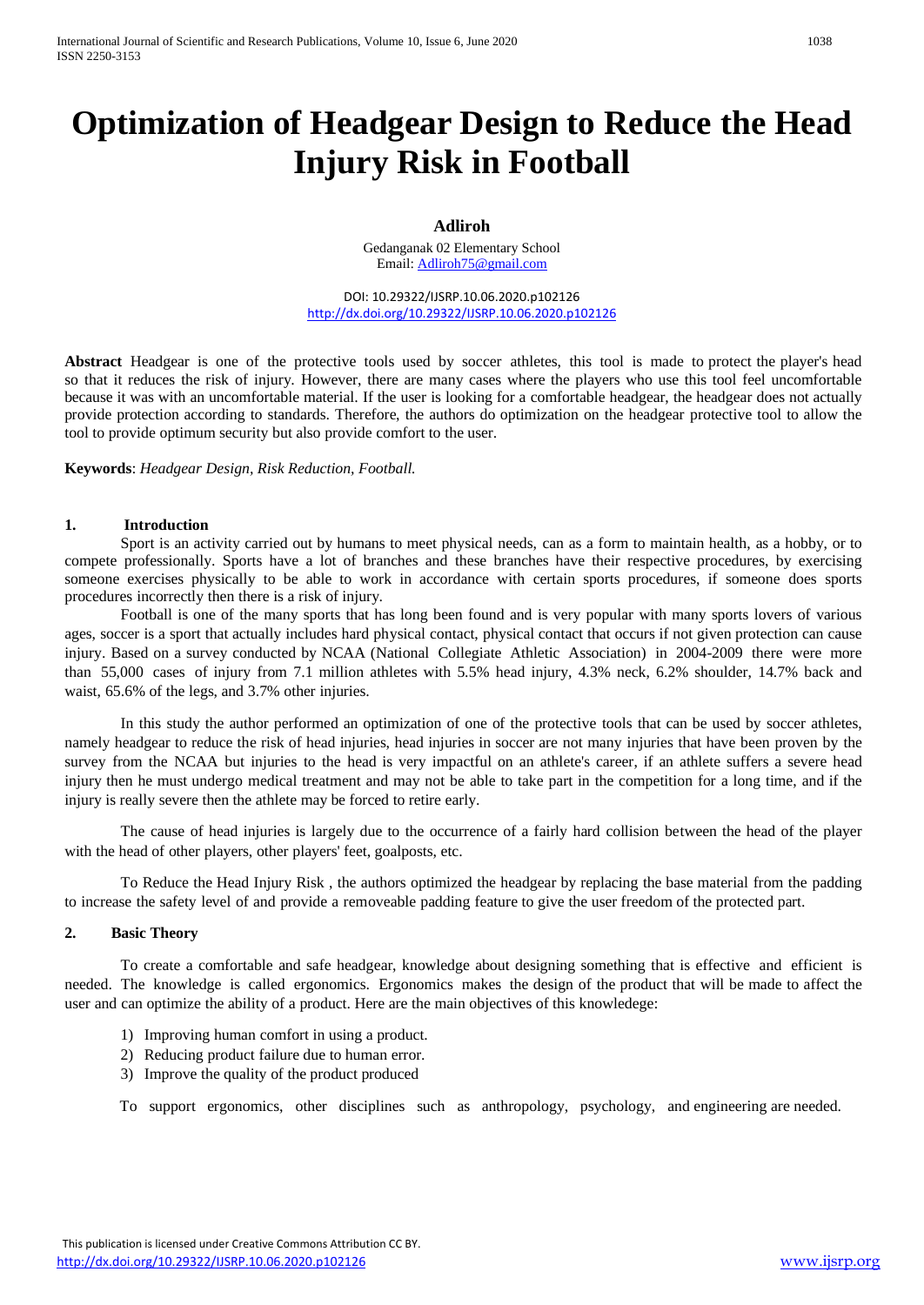International Journal of Scientific and Research Publications, Volume 10, Issue 6, June 2020 1039 ISSN 2250-3153

A good headgear needs to have a feature that not only protects the user's head but also keeps the head comfortable during use, to meet this need a balanced ratio of safety to comfort must be fulfilled, if the headgear is made too focused on safety it will certainly add burden to the head so that it will makes it difficult for the player to control the ball with his head and can also make the head feels hot, but if the headgear is made too focused on comfort, the wear and tear feature is absent and the headgear is useless.

#### **3. Results and Discussion**

The steps taken to optimize headgear are as follows:

1. Determine the features that are needed by consumers, listed in table 1

**Table 1** Headgear features that consumers need.

| No | Feature                                       |
|----|-----------------------------------------------|
|    | Has a padding that absorbs impact well        |
| 2  | Has a padding with the right thickness        |
| 3  | Has a padding that is lightweight             |
| 4  | Does not make the head become hot             |
| 5  | Has a strong strap but does not hurt the head |

- 2. Next, measure the dimensions of the headgear according to the average head size of a professional soccer player. The right size makes wear comfortable and avoids injury due to the aid of a tool.
- 3. After measuring the dimensions of the headgear, the next step is to create a design based on customer needs. The results of this headgear design optimization are shown in Figure 1.



**Figure 1** Headgear design. The

specifications of the Headgear design are in Table 2.

#### **Table 2** Headgear design specification.

| No | Specification                                                    |
|----|------------------------------------------------------------------|
|    | Main Body: 55 cm (according to the average head circumference of |